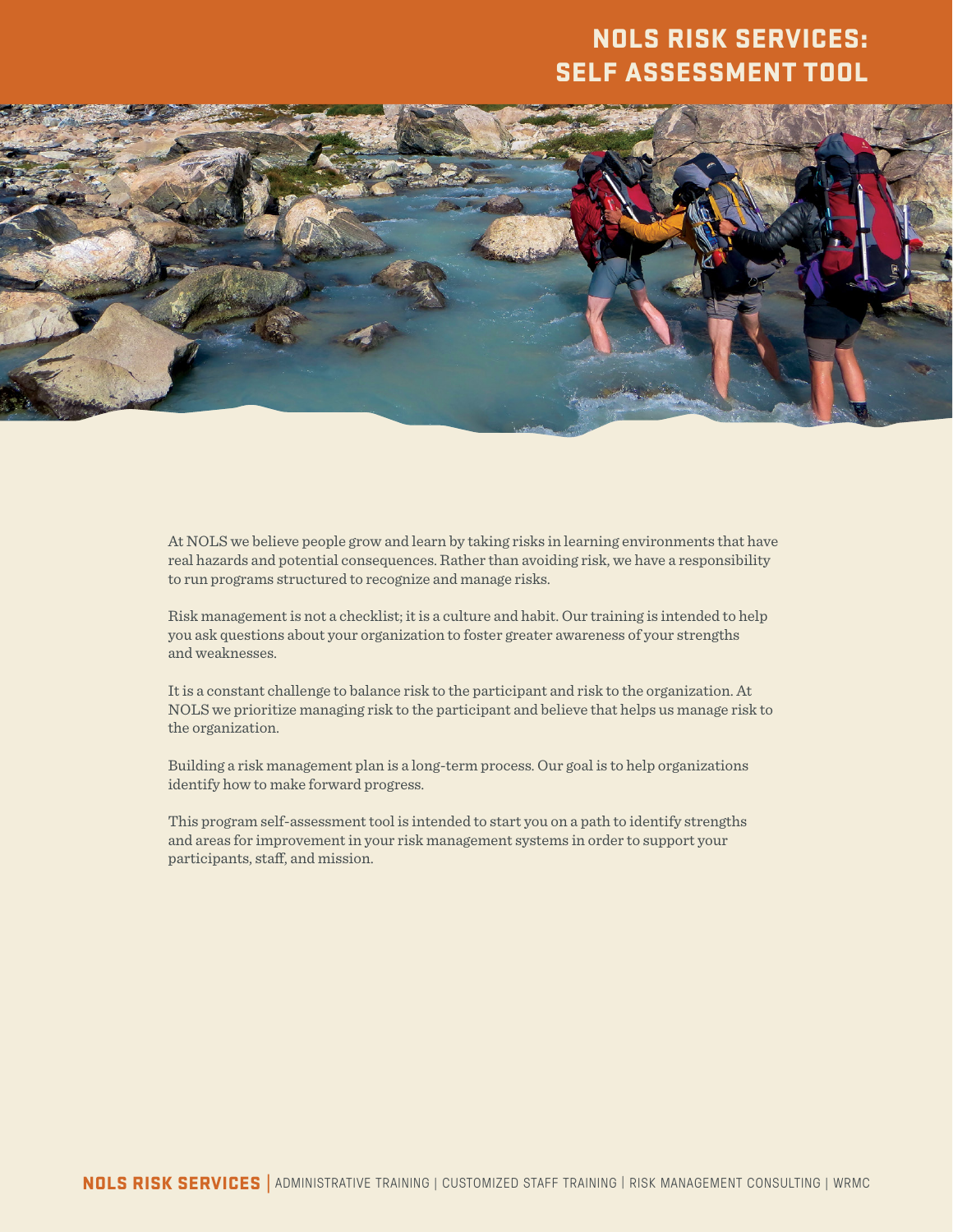| <b>RISK MANAGEMENT OVERSIGHT</b>                                                                                                        | Refinement<br>needed?<br>(Y/N) | Urgency 1 to 5<br>$(1$ low, 5 high) | <b>Internal steps</b><br>(check if<br>needed) | <b>External support</b><br>(check if needed) |
|-----------------------------------------------------------------------------------------------------------------------------------------|--------------------------------|-------------------------------------|-----------------------------------------------|----------------------------------------------|
| We have defined our risk management goals.                                                                                              |                                |                                     |                                               |                                              |
| Roles and responsibilities for risk<br>management within our organization<br>are clearly defined.                                       |                                |                                     |                                               |                                              |
| We regularly solicit external perspective (from<br>peer organizations, outside experts,<br>or others) on our risk management practices. |                                |                                     |                                               |                                              |

| <b>CORE CURRICULUM</b>                                                                                                                  | <b>Refinement</b><br>needed?<br>(Y/N) | <b>Urgency 1 to 5</b><br>$(1$ low, 5 high) | <b>Internal steps</b><br><b>(check if</b><br>needed) | <b>External support</b><br>(check if needed) |
|-----------------------------------------------------------------------------------------------------------------------------------------|---------------------------------------|--------------------------------------------|------------------------------------------------------|----------------------------------------------|
| We have a mission and program goals.                                                                                                    |                                       |                                            |                                                      |                                              |
| The activities we do are in alignment with our<br>mission and goals.                                                                    |                                       |                                            |                                                      |                                              |
| We actively assess the risks associated with<br>each of our activities.                                                                 |                                       |                                            |                                                      |                                              |
| We are comfortable with the activities we choose<br>to do, given the associated risks.                                                  |                                       |                                            |                                                      |                                              |
| We effectively communicate with relevant stake-<br>holders (families, staff, insurance company, etc)<br>about the risks of our program. |                                       |                                            |                                                      |                                              |

| <b>FIELD SUPPORT SERVICES</b>                                                                      | <b>Refinement</b><br>needed?<br>(Y/N) | Urgency 1 to 5<br>$(1$ low, 5 high) | Internal steps<br>(check if<br>needed) | <b>External support</b><br><b>Check</b><br>if needed) |
|----------------------------------------------------------------------------------------------------|---------------------------------------|-------------------------------------|----------------------------------------|-------------------------------------------------------|
| We have inspection and retirement/replacement<br>procedures for critical equipment.                |                                       |                                     |                                        |                                                       |
| We manage food allergies effectively, and we<br>provide appropriate food for the activities we do. |                                       |                                     |                                        |                                                       |
| We have transportation policies and effectively<br>manage transportation risks.                    |                                       |                                     |                                        |                                                       |
| We provide medical treatment and evacuation<br>guidelines to our staff.                            |                                       |                                     |                                        |                                                       |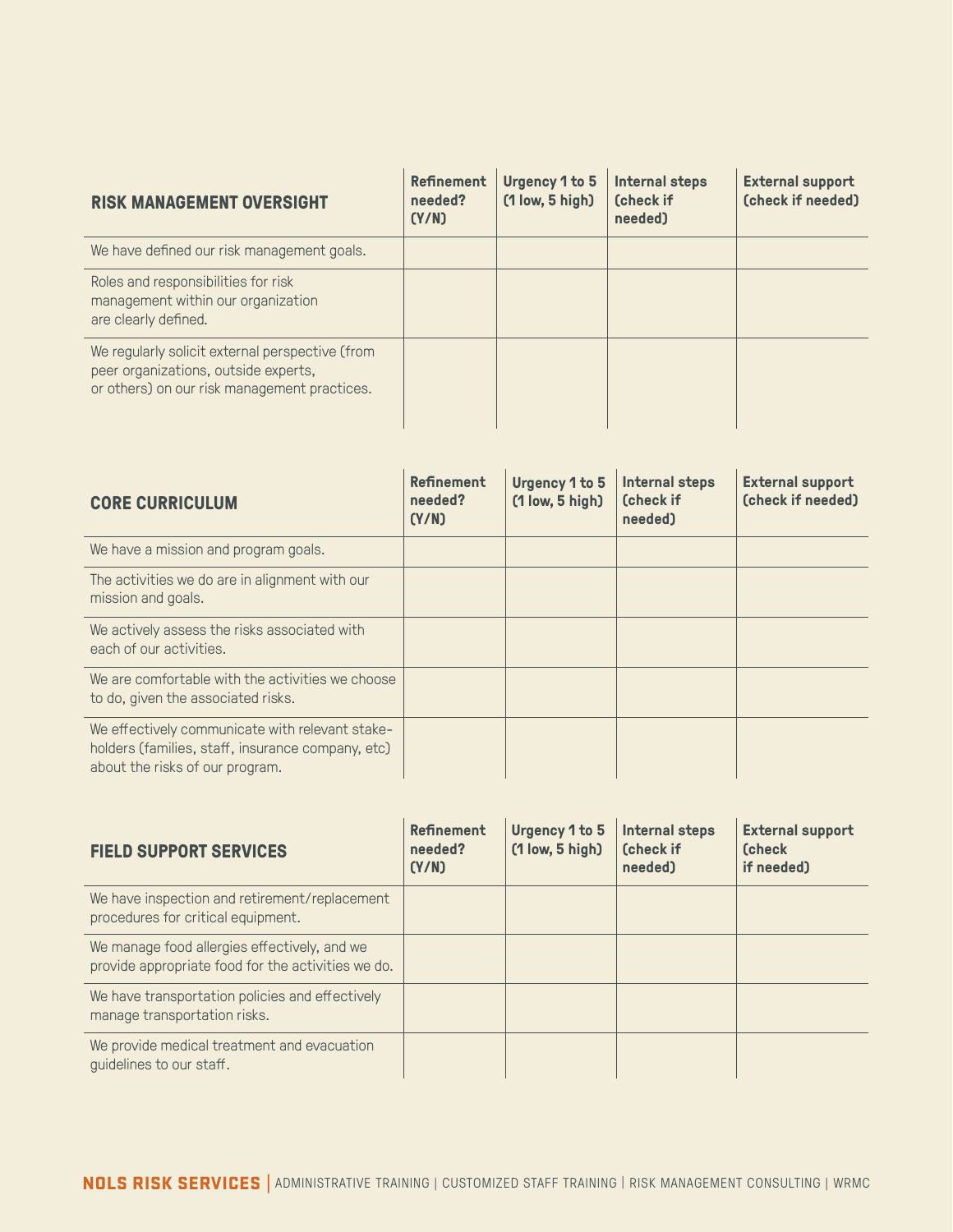| <b>ADMINISTRATIVE PROCESSES</b>                                                                                                                        | <b>Refinement</b><br>needed?<br>(Y/N) | <b>Urgency 1 to 5</b><br>$(1$ low, 5 high) | <b>Internal steps</b><br><b>(check if</b><br>needed) | <b>External support</b><br>(check if needed) |
|--------------------------------------------------------------------------------------------------------------------------------------------------------|---------------------------------------|--------------------------------------------|------------------------------------------------------|----------------------------------------------|
| Our marketing materials are truthful, realistic,<br>current, and informative.                                                                          |                                       |                                            |                                                      |                                              |
| Our enrollment materials help enroll the<br>appropriate participants on the appropriate<br>trip/course/program.                                        |                                       |                                            |                                                      |                                              |
| Our participant agreement contains plain<br>language about risks and has been reviewed<br>by a lawyer.                                                 |                                       |                                            |                                                      |                                              |
| We have clear behavior expectations and<br>expulsion policies. Staff and participants<br>and their families understand those<br>expectations/policies. |                                       |                                            |                                                      |                                              |
| Our participant health review/screening process<br>is effective.                                                                                       |                                       |                                            |                                                      |                                              |
| We have defined roles, responsibilities,<br>expectations, and emergency procedures with<br>all of our subcontractors.                                  |                                       |                                            |                                                      |                                              |

| <b>STAFF TRAINING AND</b><br><b>PROGRAM MANAGEMENT</b>                                                                     | <b>Refinement</b><br>needed?<br>(Y/N) | <b>Urgency 1 to 5</b><br>$(1$ low, 5 high) | <b>Internal steps</b><br>(check if<br>needed) | <b>External support</b><br>(check if needed) |
|----------------------------------------------------------------------------------------------------------------------------|---------------------------------------|--------------------------------------------|-----------------------------------------------|----------------------------------------------|
| We have a strong culture of risk management<br>within our organization.                                                    |                                       |                                            |                                               |                                              |
| We have accurate position descriptions for the<br>staff we hire, and we are able to hire the right<br>people most of time. |                                       |                                            |                                               |                                              |
| We have the right number of written policies to<br>match the expertise and training of our staff.                          |                                       |                                            |                                               |                                              |
| Written field practices mirror what actually<br>happens in the field.                                                      |                                       |                                            |                                               |                                              |
| Our staff are well prepared to do their jobs, and<br>they learn what we want them to learn through<br>our training.        |                                       |                                            |                                               |                                              |
| We collect data on injuries, illnesses and near<br>misses, and we use that data to inform<br>our practices.                |                                       |                                            |                                               |                                              |